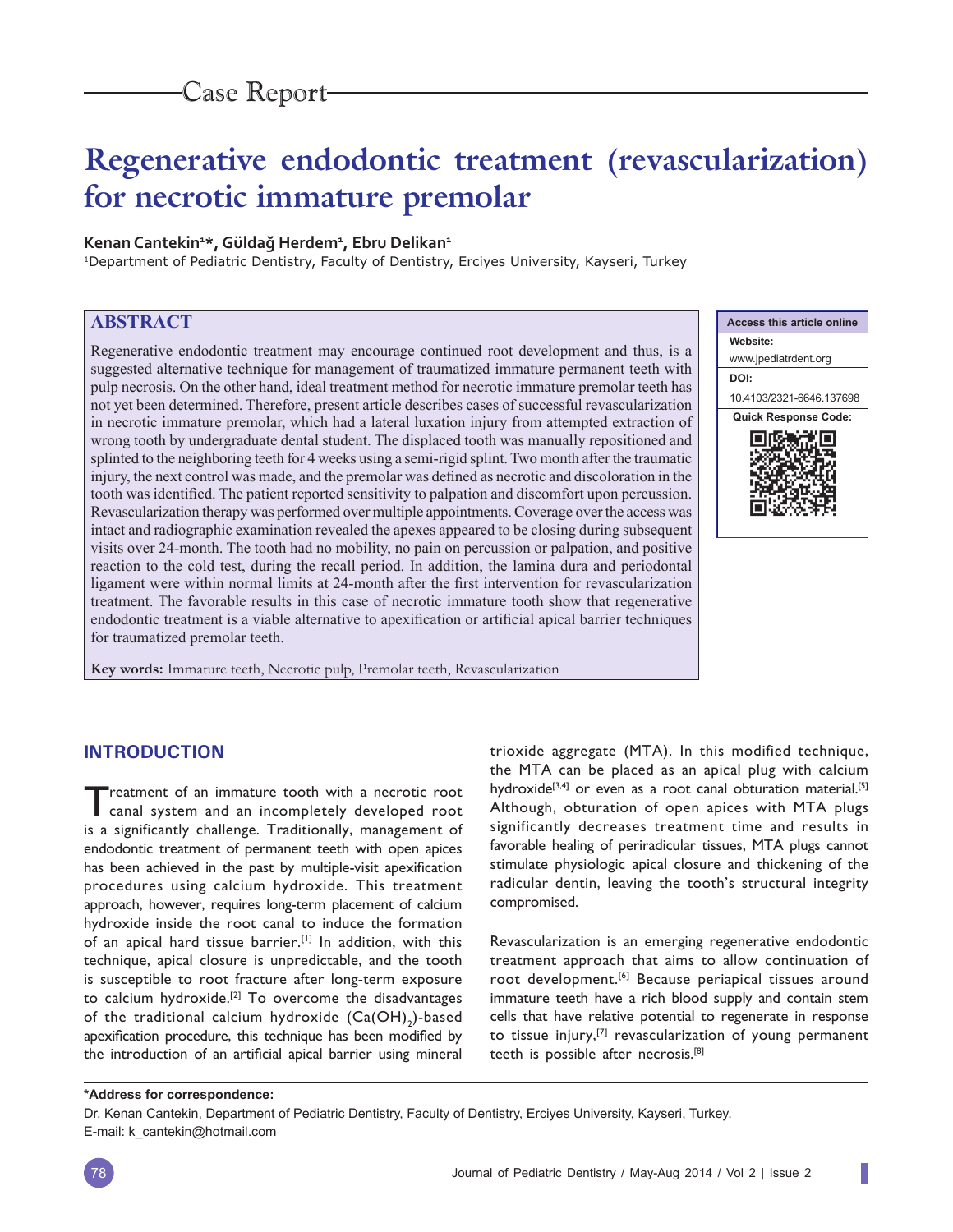After the root canal disinfection with sodium hypochlorite irrigation and antibiotic paste consisting of ciprofloxacin, metronidazole, and minocycline, $^{[9]}$  or  $\mathsf{Ca(OH)}_{2}$  therapy procedure, apical bleeding is induced to form a blood clot under the cemento-enamel junction (CEJ). The root canal hole is then covered with MTA. Finally, the crown is restored permanently. There is strong evidence in the literature to support the success of the revascularization procedure, with increased root length, thickening of the root walls, and desirable apical closure.[10-13]

This article describes a case of successful revascularization in necrotic immature premolar, which had a lateral luxation injury.

## **CASE REPORT**

A health 9-year-old boy was referred to the Pediatric Dental Clinic of the Faculty of Dentistry, Erciyes University, Kayseri, Turkey, 30 min after a traumatic injury involving her permanent maxillary left second premolar from attempted extraction of wrong teeth by undergraduate dental student. Upon clinical and radiographic examination, the left premolar had an open apex and they showed lateral luxation. In radiographic examination, there was no fracture of the tooth [Figure 1]. The displaced tooth was manually repositioned and splinted to the neighboring teeth for 4 weeks using a semi-rigid splint. At the second appointment 1-month later, the flexible splint was removed. Two month after the traumatic injury, the next control was made, and nonresponsive to vitality testing with Endo Ice (Coltene Whaledent, Mahwah, N.J., USA) and Vitality Scanner (SybronEndo, Orange, Ca., USA) and discoloration was identified. The patient reported sensitivity to palpation and discomfort upon percussion. The tooth was treated with a revascularization protocol using 4% sodium hypochlorite irrigation followed by spontaneous repositioning and was dried with sterile paper points (Dentsply, Tulsa, Okla., USA). No instrumentation of the

canal was performed.  $\mathsf{Ca(OH)}_{2}$  powder (Kalsin, Kalsin, Turkey) was mixed with sterile saline in a 3:1 ratio. The mixture was inserted into the pulp chamber and loosely packed into the coronal portion of the root canal with moist cotton pellets. Later, the access cavity was covered with temporary restorative material (Cavit, 3M ESPE, Seefeld, Germany). The patient was recalled 3 weeks later, for evaluation of the intra-canal medication.

After 3 weeks, the tooth was asymptomatic. It was anesthetized using 2% mepivacaine (Citanest, AstraZeneca, UK) without a vasoconstrictor, isolated with a rubber dam, and reaccessed. The Ca(OH) $_{\rm 2}$  paste was removed with copious 4% NaOCl irrigation, and the root canals received final irrigation with 10 ml sterile saline, and then were dried. Apical bleeding was induced by gentle irritation using size 20 K-files. The blood was allowed to reach the level of the CEJ, where a blood clot was formed. MTA (Pro-Root MTA, Dentsply, Tulsa, Okla., USA) was mixed with distilled water and placed over the clot. The access opening was restored permanently with amalgam (Cavex Avalloy; Cavex BV, Haarlem, Netherlands).

In the 3-month follow-up appointment after the regeneration procedure, the patient was still asymptomatic. Coverage over the access was intact and radiographic examination revealed the apex appeared to be closing during subsequent visits over 24-month for maxillary left second premolar [Figures 2-5]. The tooth had no mobility, no pain on percussion or palpation, and positive reaction to the cold test. In addition, the lamina dura and periodontal ligament were within the normal limits at 24-month after the first intervention for revascularization treatment.

### **DISCUSSION**

Lateral luxations in permanent premolars are very rare events. According to traditional treatment approach for





**Figure 1:** Radiographic view teeth of necrotic immature premolar

**Figure 2:** Mineral trioxide aggregate barrier placement at the cervical level after the blood clot was formed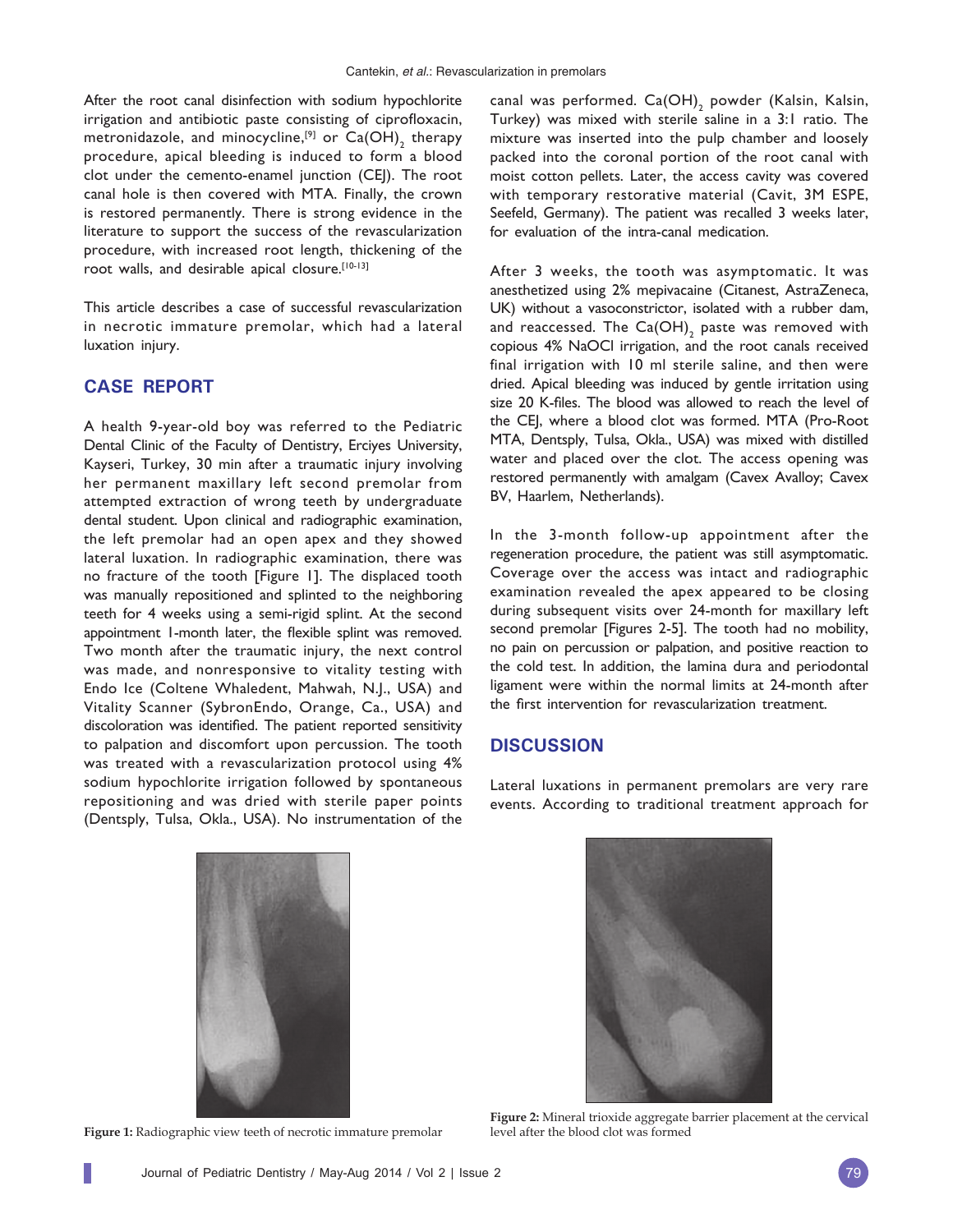

**Figure 3:** Radiographic view of at 9-month follow-up



**Figure 4:** Radiographic view of at 15-month follow-up



**Figure 5:** The apex of left maxillary second premolar appeared to be closing at 24-month follow-up

luxation injuries, the injured tooth should be repositioned into its original location and stabilized with a flexible splint for 4 weeks. The pulpal condition should be monitored, and if the pulp becomes necrotic, a root canal treatment (with apexification) is indicated. $[14]$ 

Regenerative endodontic treatment may encourage continued root development and thus, is a suggested alternative technique for management of traumatized immature permanent teeth with pulp necrosis.[11,15] The main advantages of revascularization technique over the traditional apexification or artificial barrier technique in endodontic treatment of immature necrotic teeth include continuation of root development and strengthening the root structure.[6] Anatomical complexities in multirooted teeth make using the traditional techniques more difficult, and in some cases it is impractical.

Although, several case presentations and retrospective studies have reported the outcome of regenerative endodontic treatment on immature incisors, there is still no information available on immature necrotic premolar teeth treated with the revascularization protocol. In this case, we decided to use revascularization treatment instead of apexification with calcium hydroxide or artificial barrier technique because of the potential to gain the benefits of root development.

It is recommend that, during the revascularization therapy, infected root canals should be treated as conservatively as possible.<sup>[6,12]</sup> In the standard protocol, a root canal is irrigated with 2.5-5.25% NaOCl, and no instrumentation is applied. After canal disinfection, medicament is inserted into the root canal and is removed after 3-4 weeks. Although, previous studies have reported successful use of a triple antibiotic paste to eliminate infection in root canals of open apices teeth with apical periodontitis,[15] the antibiotic paste is not commonly used due to esthetic concerns, as the paste causes minocycline-induced tooth discoloration.<sup>[16]</sup>

It is reported that  $\mathsf{Ca(OH)}_{2}$  presents similar findings in terms of disinfection when used as an intra-coronal agent compared with triple antibiotic paste, and it also contributes to a significant increase in root length and wall thickness.<sup>[10]</sup> In the present clinical report, the tooth was asymptomatic after treatment with  $\text{Ca(OH)}_{2}$ : Root development continued, and symptoms of infection were absent at 24-month. In a long-term study, however, Chueh *et al*. [8] have reported that  $\textsf{Ca}(\textsf{OH})_{\scriptscriptstyle{2}}$  commonly caused progressive calcification of the root canal space when it was used as an intra-canal medicament in teeth, suggesting that root development induced by regenerative endodontic treatment may not follow a natural pattern. Although, there is no sign of root canal obliteration in the present case, the progressive periapical lesion occurred in the long-term.

The favorable results in this case show that regenerative endodontic treatment of pulpally involved traumatized necrotic immature tooth is a viable alternative to apexification or artificial apical barrier techniques, for permanent premolar teeth. However, more studies with longer follow-up should be